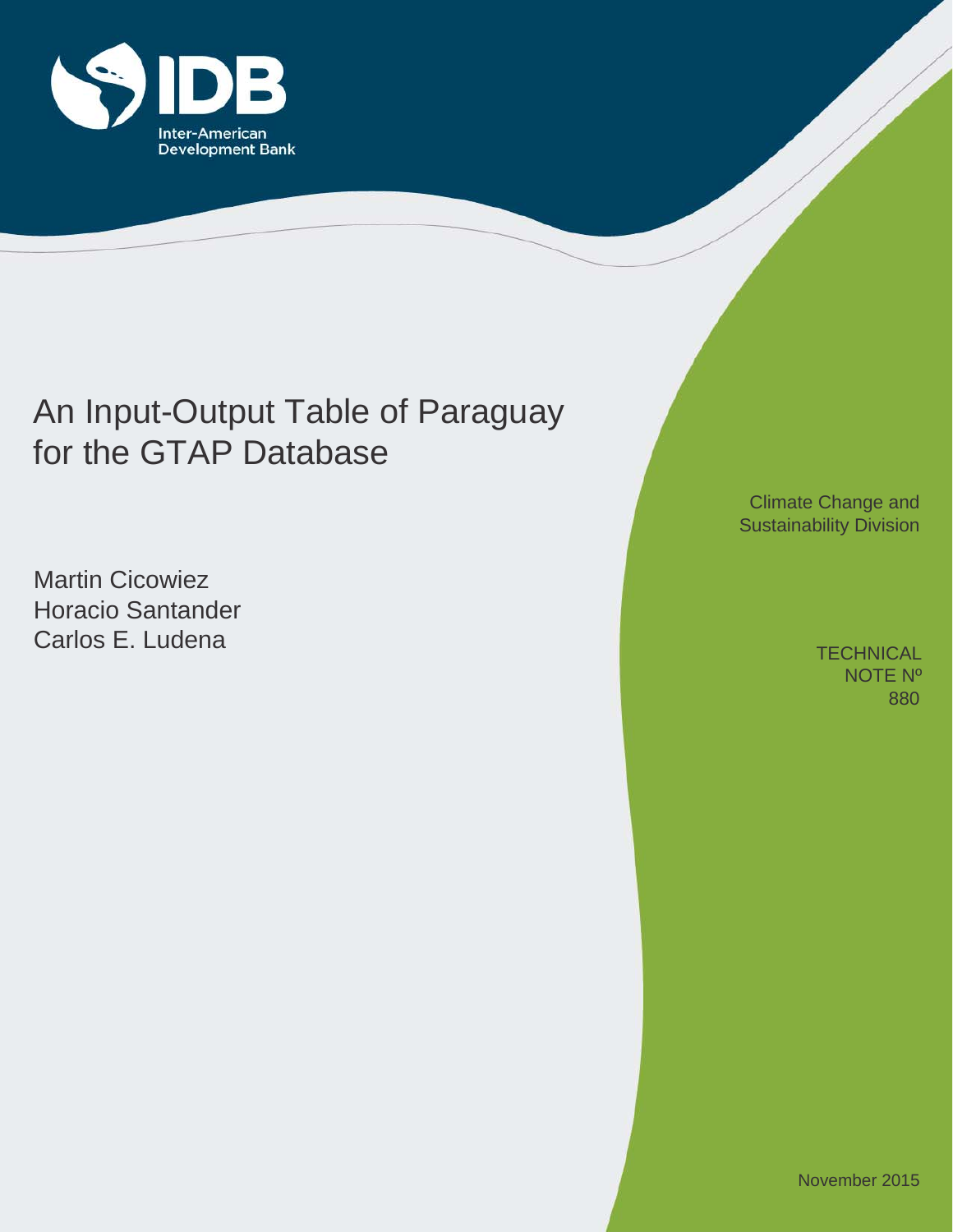# An Input-Output Table of Paraguay for the GTAP Database

Martin Cicowiez\* Horacio Santander\*\* Carlos E. Ludena\*\*\*

\* Universidad Nacional de La Plata (Argentina)

\*\* Ministry of Finance (Paraguay)

\*\*\* Inter-American Development Bank

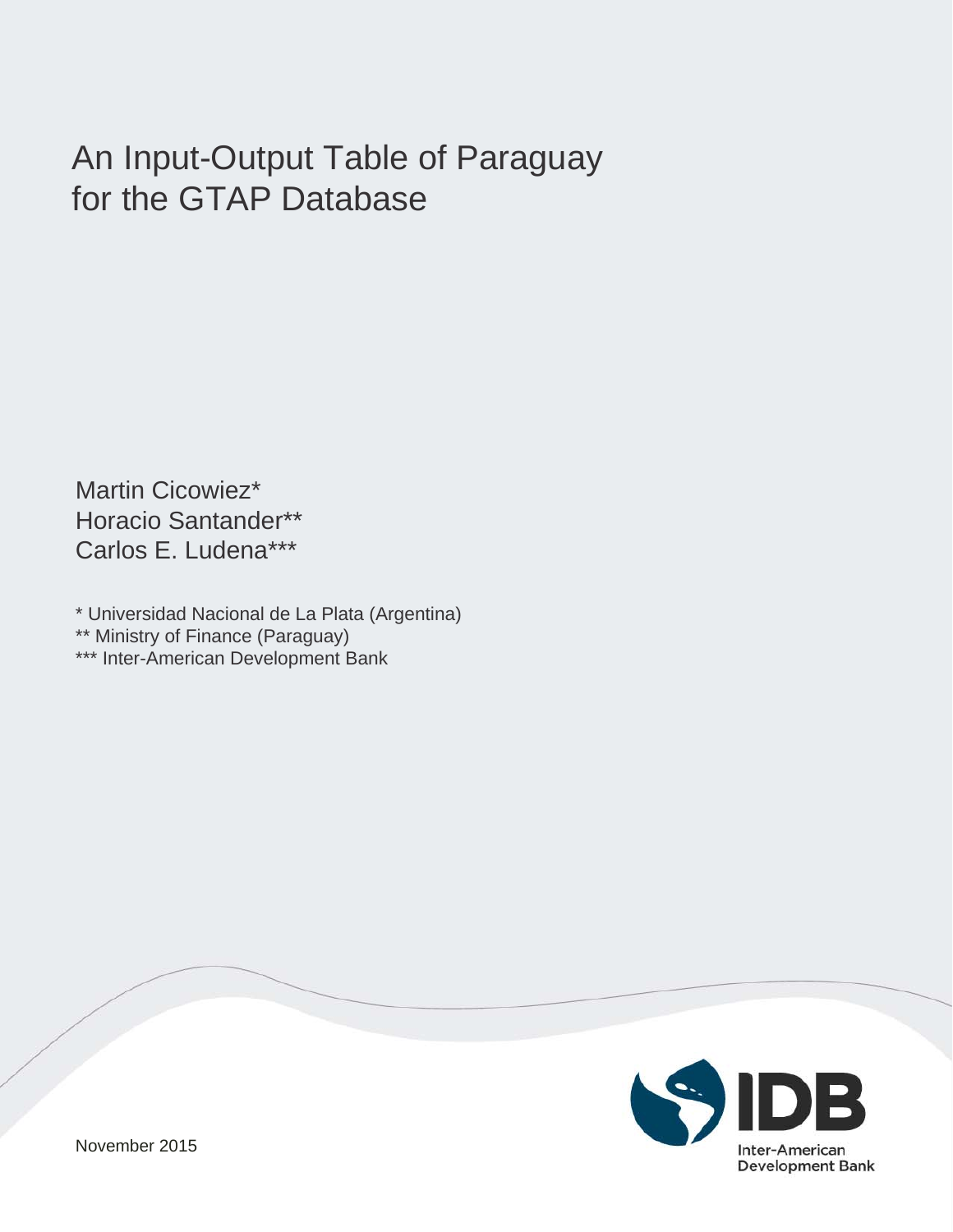Cataloging-in-Publication data provided by the Inter-American Development Bank Felipe Herrera Library

Cicowiez, Martin. An input-output table of Paraguay for the GTAP database / Martin Cicowiez, Horacio Santander, Carlos E. Ludena.

p. cm. — (IDB Technical Note ; 880) Includes bibliographic references.

1. Computable general equilibrium models—Paraguay. I. Santander, Horacio. II. Ludena, Carlos E. III. Inter-American Development Bank. Climate Change and Sustainability Division. IV. Title. V. Series. IDB-TN-880

JEL Code: C67, C68 Key words: input-output, supply-use tables, economic modeling, computable general equilibrium, Paraguay

#### http://www.iadb.org

Copyright © 2015 Inter-American Development Bank. This work is licensed under a Creative Commons IGO 3.0 Attribution-NonCommercial-NoDerivatives (CC-IGO BY-NC-ND 3.0 IGO) license (http://creativecommons.org/licenses/by-nc-nd/3.0/igo/ legalcode) and may be reproduced with attribution to the IDB and for any non-commercial purpose. No derivative work is allowed.

Any dispute related to the use of the works of the IDB that cannot be settled amicably shall be submitted to arbitration pursuant to the UNCITRAL rules. The use of the IDB's name for any purpose other than for attribution, and the use of IDB's logo shall be subject to a separate written license agreement between the IDB and the user and is not authorized as part of this CC-IGO license.

Note that link provided above includes additional terms and conditions of the license.

The opinions expressed in this publication are those of the authors and do not necessarily reflect the views of the Inter-American Development Bank, its Board of Directors, or the countries they represent.



Contact: Martin Cicowiez (martin@depeco.econo.unlp.edu.ar); Carlos Ludena (carlosl@iadb.org)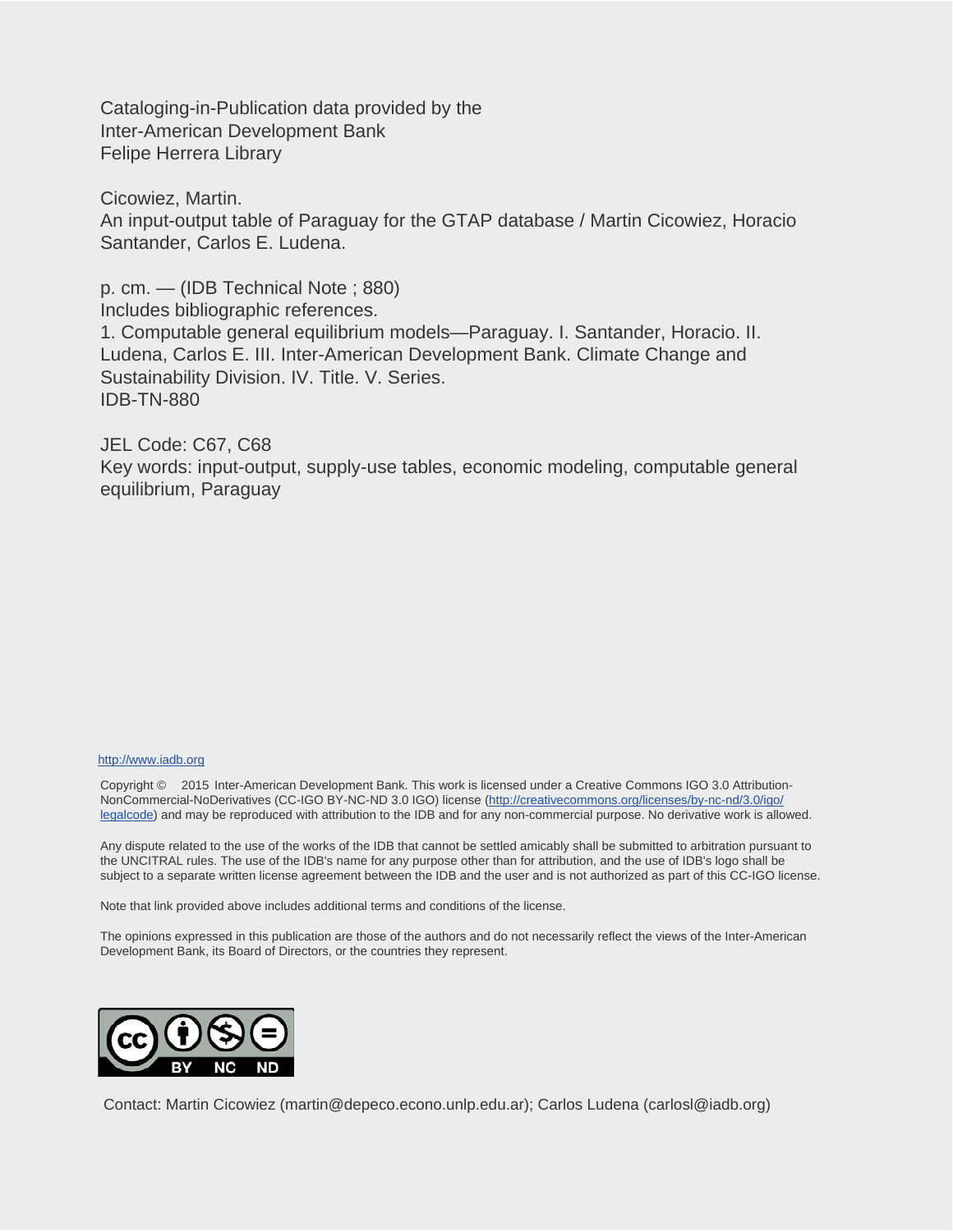The update of the input-output table from Paraguay for the Global Trade Analysis Project (GTAP) database was funded by the Inter-American Development Bank (IDB), under coordination from Carlos Ludena at the Climate Change and Sustainability Division of the IDB, and the technical support of Martin Cicowiez from CEDLAS-UNLP, Argentina. Horacio Santander from the Ministry of Finance in Paraguay provided invaluable access to national data. The authors are grateful to Angel Aguiar for his support during the process of building the Paraguay input-output table for the GTAP data base.

### **Please cite as:**

Cicowiez, M., H. Santander, C.E. Ludena. 2015. An Input-Output Table of Paraguay for the GTAP Database. Inter-American Development Bank, Technical Paper No. 880, Washington, DC.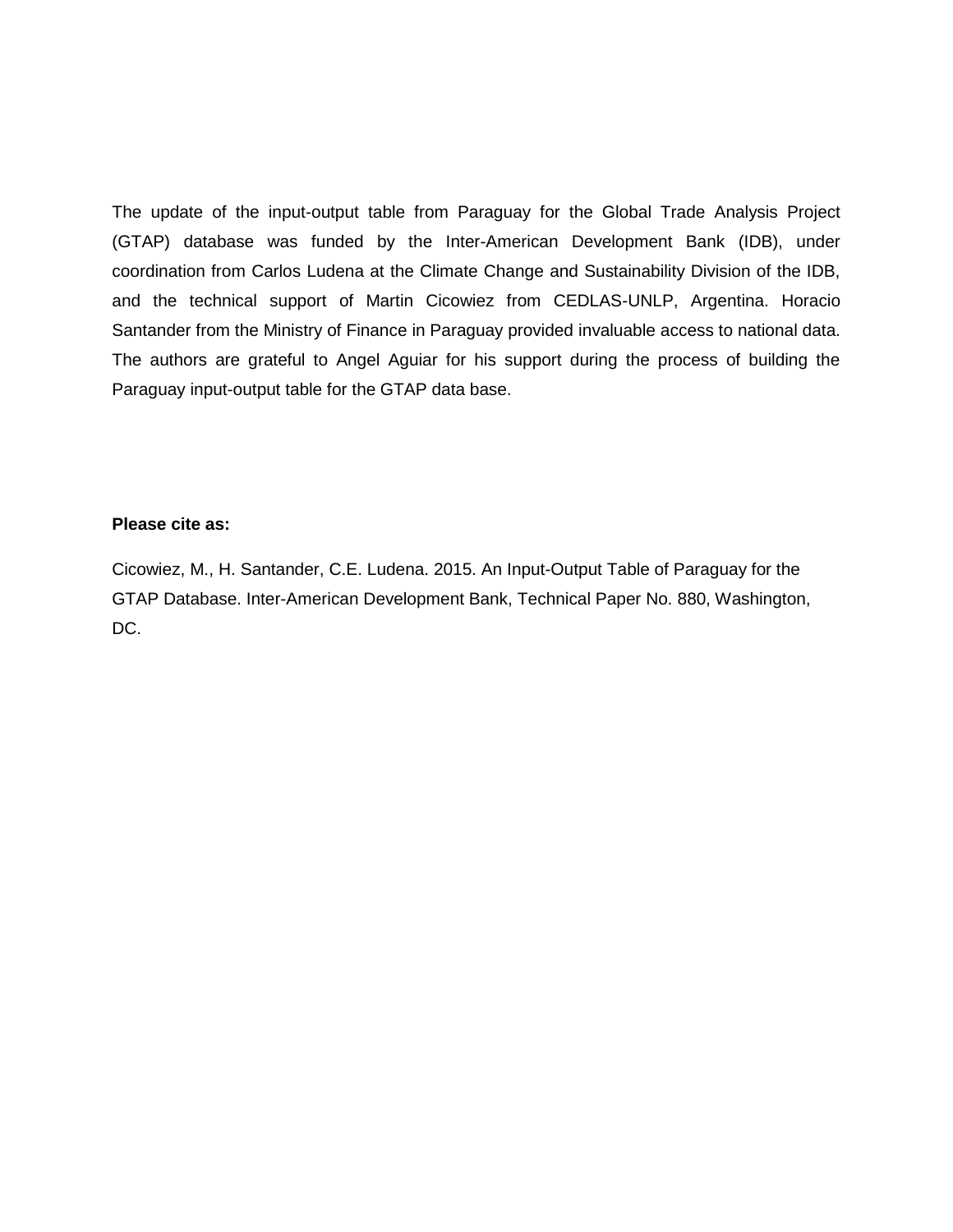## **An Input-Output Table of Paraguay for the GTAP Database**

In the interest of updating the input-output data of Paraguay in the Global Trade Analysis Project (GTAP) database to support economic analysis in this country, the Inter-American Development Bank commissioned the update of these data using the data from a 2009 social accounting matrix (SAM) developed by Cicowiez and Santander (2015). The document describes the process of transforming the 2009 SAM of Paraguay into the GTAP format. Further details on the GTAP database may be found at www.gtap.org.

## **JEL Code:** C67, C68

**Key words:** input-output, supply-use tables, economic modeling, computable general equilibrium, Paraguay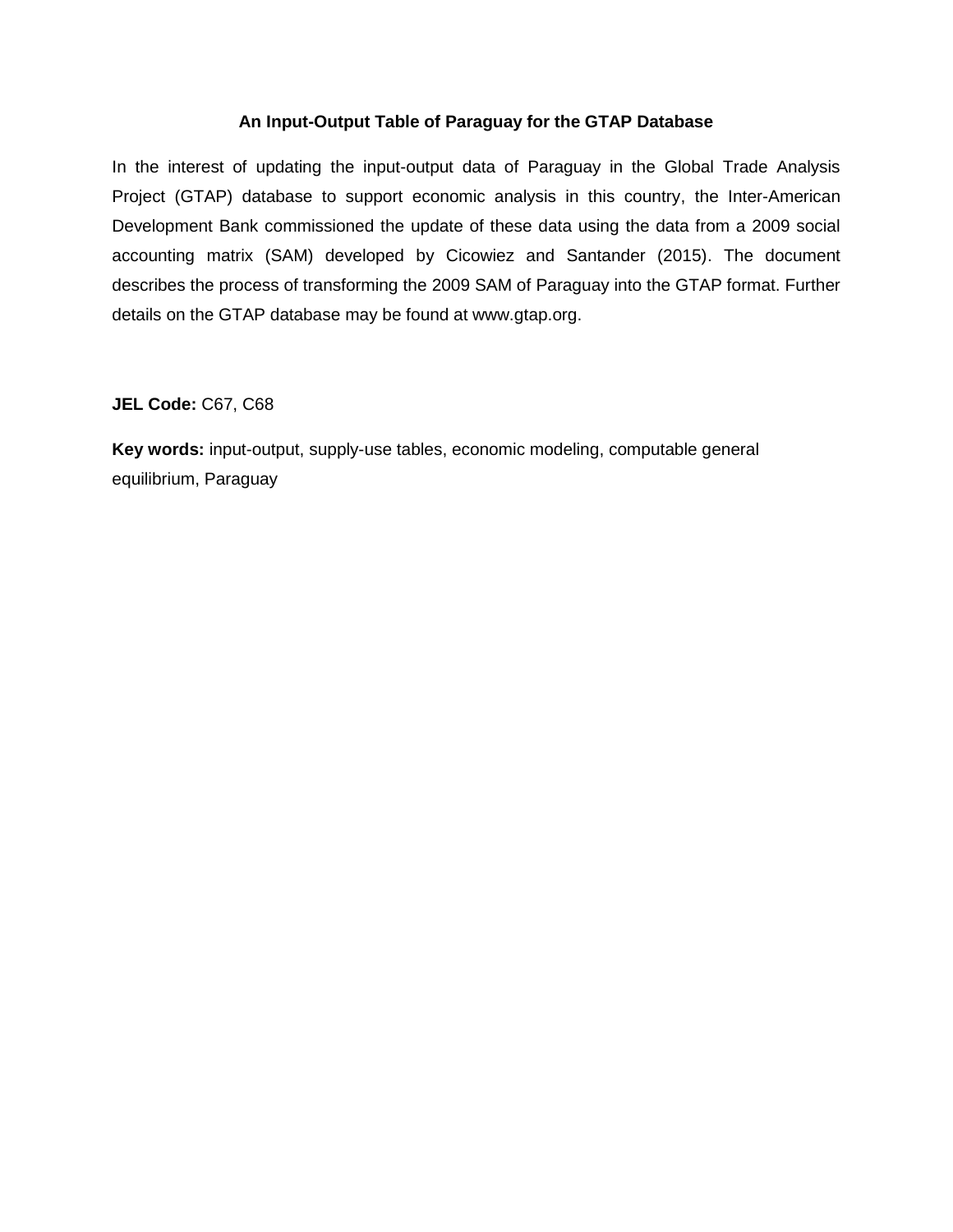## **INDEX**

# **INDEX OF TABLES**

| Table 1: Concordance between Paraguay I-O sectors and GTAP (GSC2) sectors4 |  |
|----------------------------------------------------------------------------|--|
|                                                                            |  |
|                                                                            |  |
|                                                                            |  |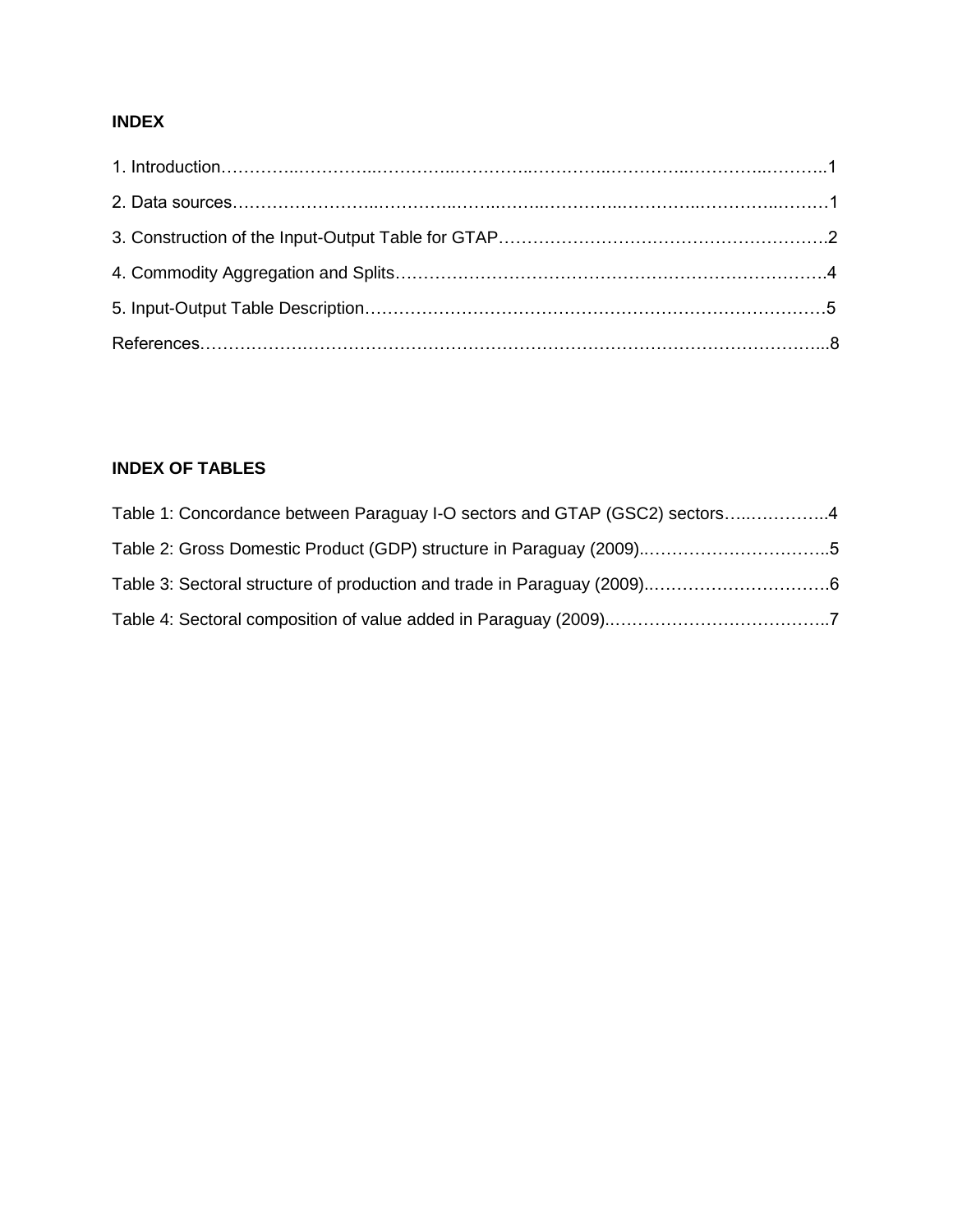#### **1. Introduction**

In order to promote the economic analysis of economic and environmental issues for Paraguay, the Inter-American Development Bank (IDB) commissioned the update of the inputoutput data of Paraguay in the Global Trade Analysis Project (GTAP) database. The GTAP database is a global database which contains complete bilateral trade information, transport and protection linkages, covering more than 140 countries and 57 sectors. The GTAP Data Base represents the world economy and is used by economists around the world as a key input into contemporary applied general equilibrium analysis of global economic issues.

The aim of this technical note is to document in detail the steps followed to transform the 2009 Social Accounting Matrix of Paraguay (see Cicowiez and Santander, 2015) into the Global Trade Analysis Project (GTAP) input-output format (Huff, McDougall and Walmsley, 2000). This document is structured as follows. The data requirements to construct the GTAP input-output (I-O) table for Paraguay are identified and described in Section 2. The next section describes the steps followed to construct the I-O table. In Section 3 the concordance between the I-O table and the GTAP sectoral classification is presented. Finally, the resulting I-O table and some final remarks regarding it are presented.

#### **2. Data Sources**

The main sources of information when constructing an I-O table for GTAP - or a Social Accounting Matrix (SAM) - tend to be supply and use tables, and other standard databases such as national accounts, fiscal data, and the balance of payments. The supply and use tables provide information on production, intermediate consumption, final demand (i.e., household and government consumption), exports, and value added.

The GTAP I-O table for Paraguay is based on the 1997 Supply and Use matrices compiled by the Central Bank of Paraguay. However, this information was updated using national accounts data for the year 2009, the more recent year for which a complete set of information was available.

The 1997 supply and use tables of Paraguay have a commodity/product by industry/activity format. The units are in thousands of guaraníes in nominal terms at purchasers' prices, and include 46 commodities and 33 activities (see Appendix 1 for details). As usual, the supply table shows the total outputs of 46 domestic commodities, total imports, transport and

1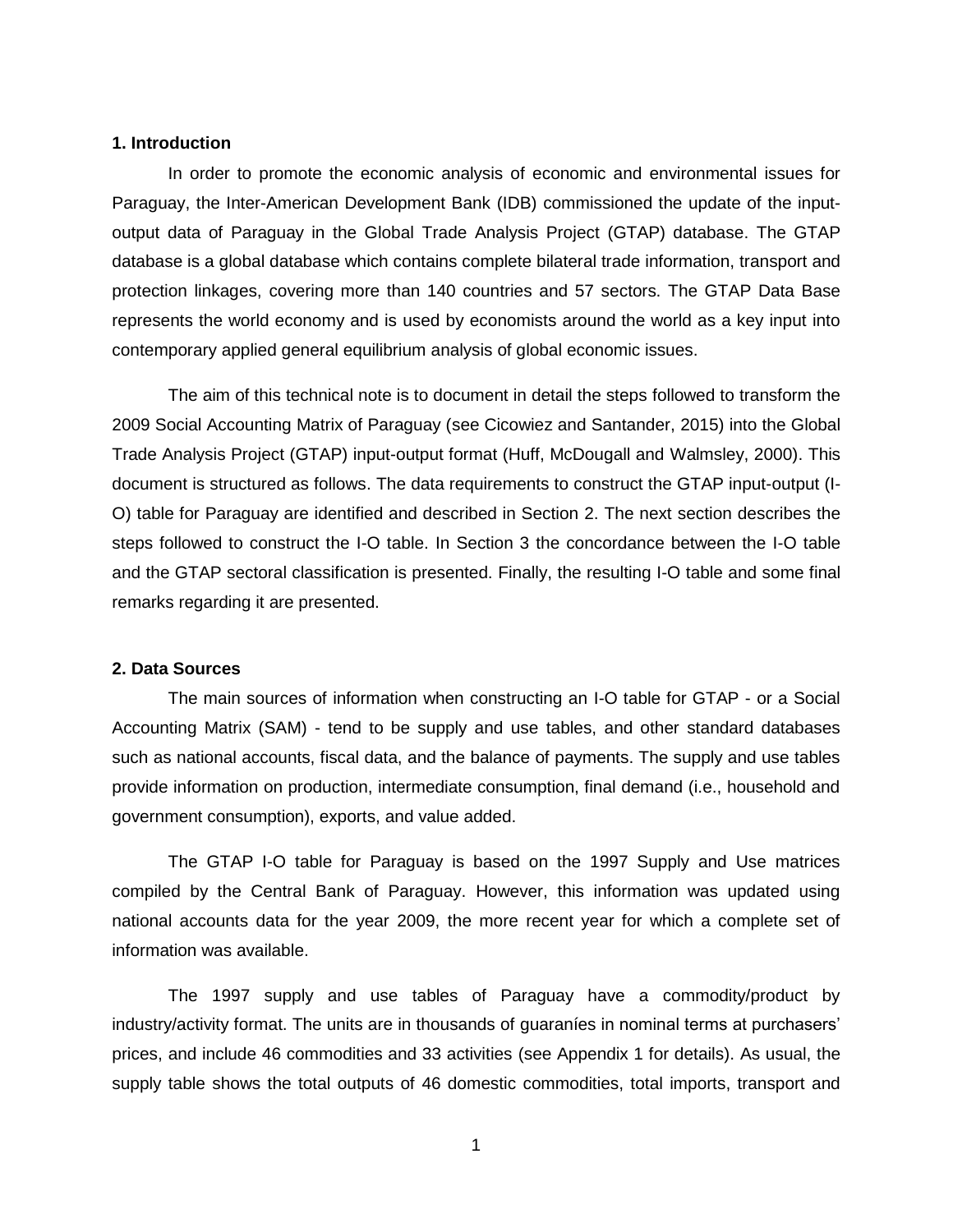trade margins, and taxes on goods, by commodity. The use table shows the demand for those commodities, valued at purchasers' prices, by industries, private households, government, investment, changes in inventories, and exports.

In addition, we used the following data from the Central Bank and the Ministry of Finance<sup>1</sup> for the year 2009:

- GDP by income source (i.e., compensation of employees, taxes on production, consumption of fixed capital, gross operating surplus, and mixed income) and activity in the IO tables
- Gross output value by activity;
- (total) intermediate consumption by activity;
- Taxes (i.e., value-added tax, excise taxes, and tariffs) by product;
- Exports and imports by product;
- Re-exports by product. The total value of re-exports (i.e., US\$ 2,699 million according to BCP estimates; equivalent to 46% of total exports) was distributed among commodities in the input-output table: alcoholic beverages, perfumes, sporting goods, sunglasses, electronics, and toys. $2$

## **3. Construction of the Input-Output Table for GTAP**

As a first step, we built the 2009 social accounting matrix documented in Cicowiez and Santander (2015). The 2009 SAM was built using the data described above in combination with the 1997 supply and use tables. The resulting imbalances were eliminated using the crossentropy method (Robinson et al., 2001). As a second step, we adapted the 2009 SAM to fit the GTAP I-O table format. To that end, we proceeded as follows.

(1) We expanded the make table contained in the SAM from the original commodity by industry (46x33) format to the commodity by commodity (46x46) format; a "pure" industry technology assumption was followed, which assumes that all commodities produced by an industry are produced using an identical input structure.

 $\overline{a}$  $<sup>1</sup>$  Taxes, exports and imports and reexports information were provided by prepared by the "Unidad del</sup> Sistema de Información Económico Financiera" of the Ministry of Finance of Paraguay.<br><sup>2</sup> The procedure is explained in detail in Cicowiez and Santander (2015).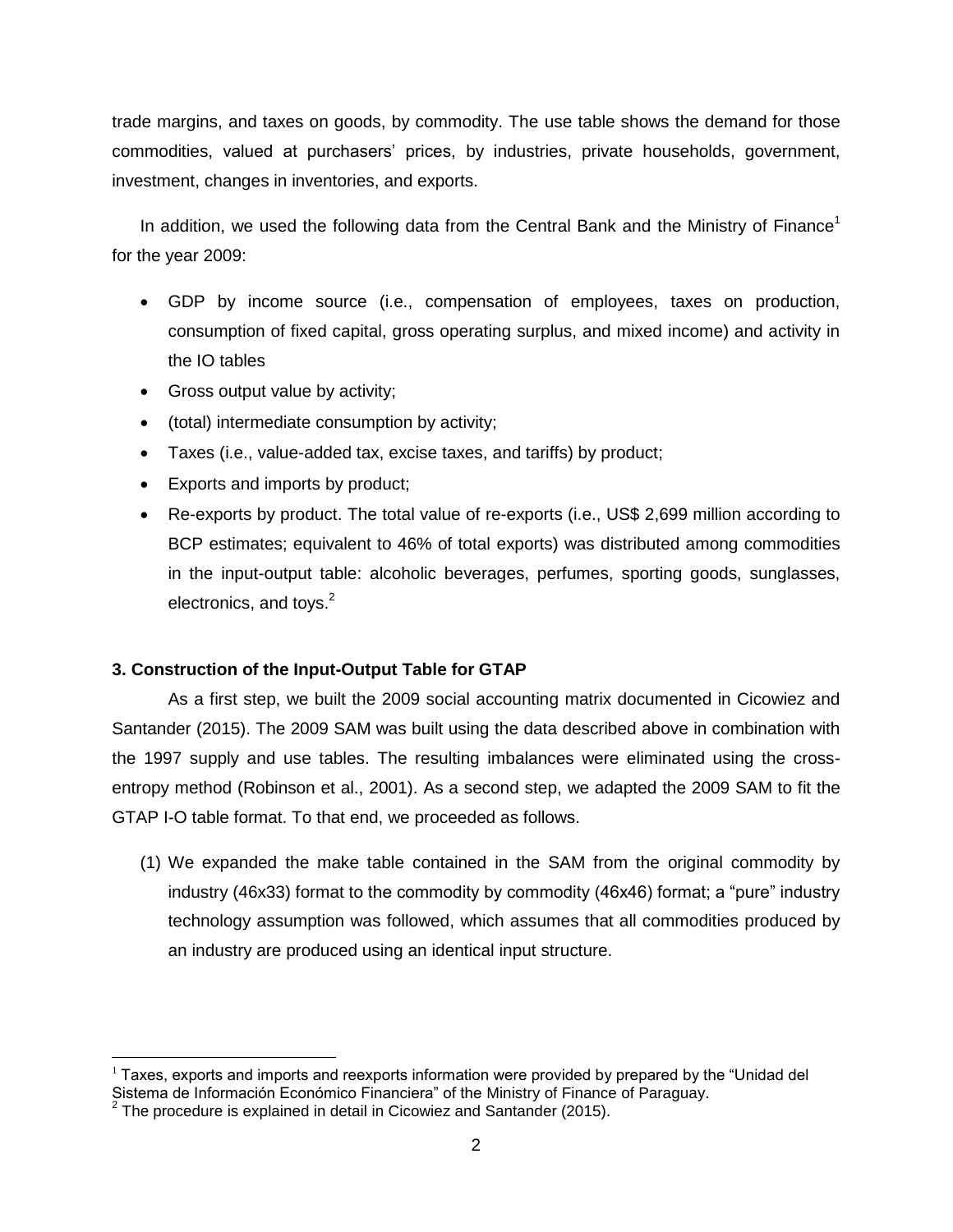- (2) As the GTAP database does not support re-exports, re-exports were eliminated from the input-output table for GTAP. Specifically, re-exports were subtracted from total exports and from total imports. Thus, the balance between supply and demand was maintained.
- (3) Imports in the supply and use tables correspond to a column vector that reports total imports by commodity. Thus, following Huff et al. (2000), we created an import matrix by prorating the totals across uses by applying the structure implied by the total use matrix; that is, for each row of the (total) use matrix we computed the percentage of the row total allocated to each sector. Then, we filled in the import matrix by multiplying each commodity total by the appropriate share for each sector. Finally, we subtracted the new import matrix from the total use matrix to obtain the domestic use matrix.
- (4) The trade and transport margins were subtracted from the use matrix and registered as consumption of the "Wholesale and retail trade" commodity. This adjustment allowed maintaining the balance between supply and demand.
- (5) The (domestic) commodity taxes were allocated across intermediate and final demand (excluding exports) using the corresponding share matrix of product consumption. The value-added tax was allocated to intermediate and final demand, because (similar to Ludena, 2008) it was found that not all value-added tax collection was included in final private consumption.
- (6) Tariffs were allocated across intermediate and final demand using the import share matrix.
- (7) The previous steps resulted in the tax inclusive use matrix (UP), separating between domestic and import use. To produce the use matrix tax excluded (UF), we subtracted the tax matrix and the estimated tariff matrix from the UP matrix.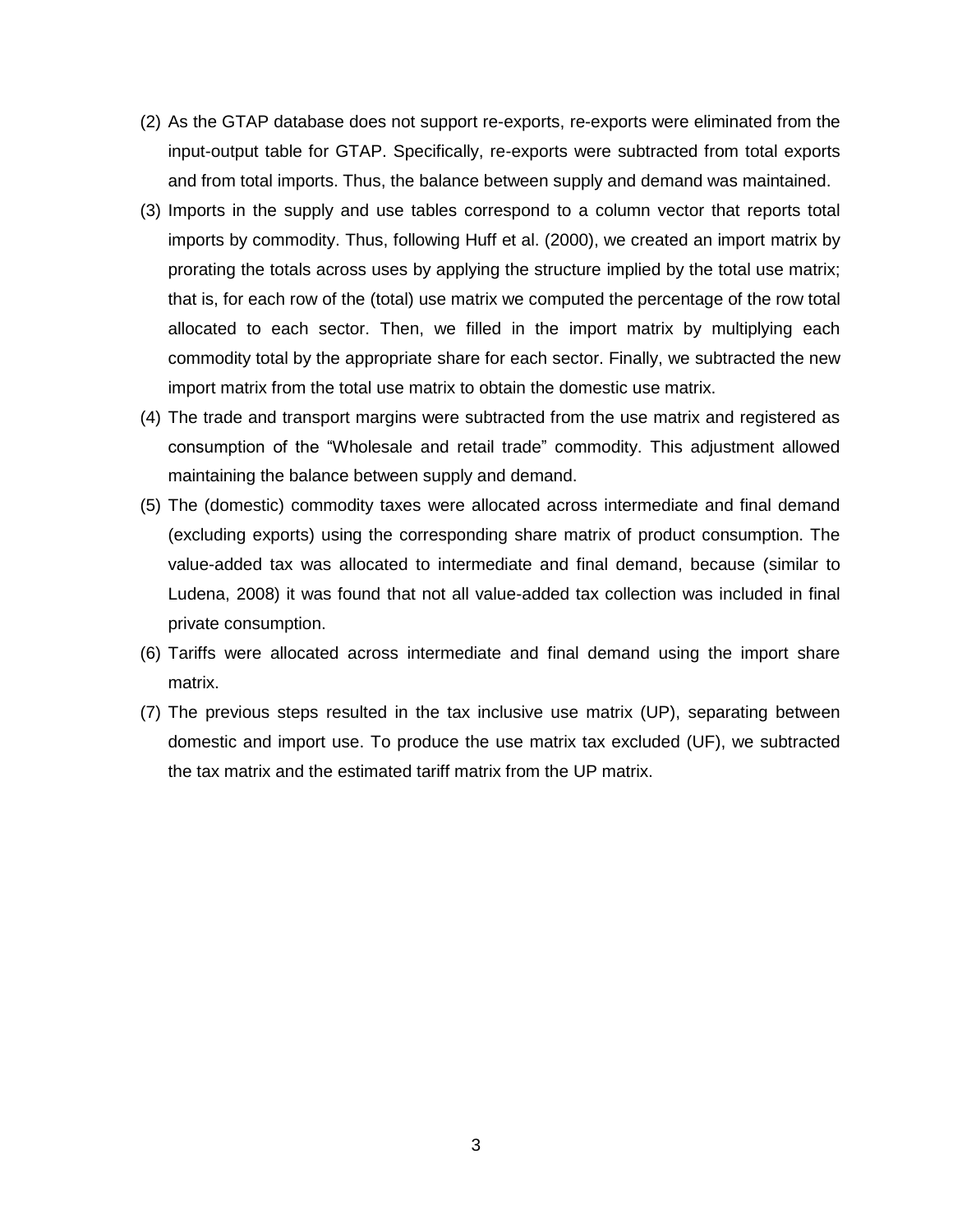## **4. Commodity Aggregation and Splits**

The 46 sectors of the Paraguay input-output table developed were aggregated to a set of 36 sectors that best correspond to elements of GTAP's standard 57 commodities. The mappings from 46 sectors to these 36 sectors are reported in Table 1.

## *Table 1: Concordance between Paraguay I-O sectors and GTAP (GSC2) sectors*

| Paraguay 36 Aggregated Sectors (46 sectors into 36 sectors) |                                                    |                   | GTAP (GSC2) Sectors (57) |
|-------------------------------------------------------------|----------------------------------------------------|-------------------|--------------------------|
| No.                                                         | Description                                        |                   | No. Code                 |
| 1                                                           | Cotton wool                                        | 7                 | pbf                      |
| $\overline{2}$                                              | Sugarcane                                          | 6                 | $c_b$                    |
| 3, 4                                                        | Other industrial crops; Soy                        | 5, 8              | ocr, osd                 |
| 5                                                           | Other cereals                                      | 1, 2, 3           | pdr, wht, gro            |
| 6, 7                                                        | Tubers; Fruits and other agricultural prods        | 4                 | v_f                      |
| 8, 9, 10                                                    | Cattle; Other livestock; Other livestock prods     | 9, 10, 10, 11, 12 | ctl, oap, rmk, wol       |
| 11                                                          | <b>Forestry Products</b>                           | 13                | for                      |
| 12                                                          | Fishery products                                   | 14                | fsh                      |
| 13                                                          | <b>Mining Products</b>                             | 15, 16, 17, 18    | col, oil, gas, omn       |
| 14, 15                                                      | Beef; Other meats                                  | 19, 20            | cmt, omt                 |
| 16                                                          | Vegetable oils and fats                            | 21                | vol                      |
| 17                                                          | Milk products                                      | 22                | mil                      |
| 18                                                          | Sugar                                              | 24                | sgr                      |
| 19, 20                                                      | Milling and bakery products; Other food products   | 23, 25            | pcr, ofd                 |
| 21                                                          | Beverages and tobacco                              | 26                | $b_t$                    |
| 22                                                          | Textiles and clothing                              | 27, 28            | tex, wap                 |
| 23                                                          | Leather and leather products                       | 29                | lea                      |
| 25                                                          | Paper and cardboard products                       | 31                | ppp                      |
| 26                                                          | Fuels and lubricants                               | 32 <sub>2</sub>   | $p_{C}$                  |
| 27, 28, 29                                                  | Chemicals, Pharmaceuticals; Tires & rubber prods   | 33                | crp                      |
| 30                                                          | Non-metallic mineral products                      | 34                | nmm                      |
| 31                                                          | Products of iron and non-ferrous                   | 35, 36            | $i$ <sub>_</sub> s, nfm  |
| 32                                                          | Structural metal products                          | 37                | fmp                      |
| 33                                                          | Machinery and equipment, household appliances      | 40, 41            | ele, ome                 |
| 34                                                          | Motor vehicles                                     | 38, 39            | mvh                      |
| 24, 35                                                      | Wood and wood products; Other manufactures         | 30, 42            | lum, omf                 |
| 36                                                          | Electricity and water                              | 43, 45            | ely, wtr                 |
| 37                                                          | Construction                                       | 46                | cns                      |
| 38, 39                                                      | Wholesale and retail trade; Restaurants and hotels | 47, 44            | trd, gdt                 |
| 40                                                          | Transportation                                     | 48, 49, 50        | otp, wtp, atp            |
| 41                                                          | Post and telecommunications                        | 51                | cmn                      |
| 42                                                          | Financial services and insurance                   | 52, 53            | ofi, isr                 |
| 43                                                          | <b>Rental services</b>                             | 57                | dwe                      |
| 44                                                          | Services to enterprises                            | 54                | obs                      |
| 45                                                          | Services to households                             | 55                | ros                      |
| 46                                                          | Government services                                | 56                | osg                      |

Source: Author's elaboration.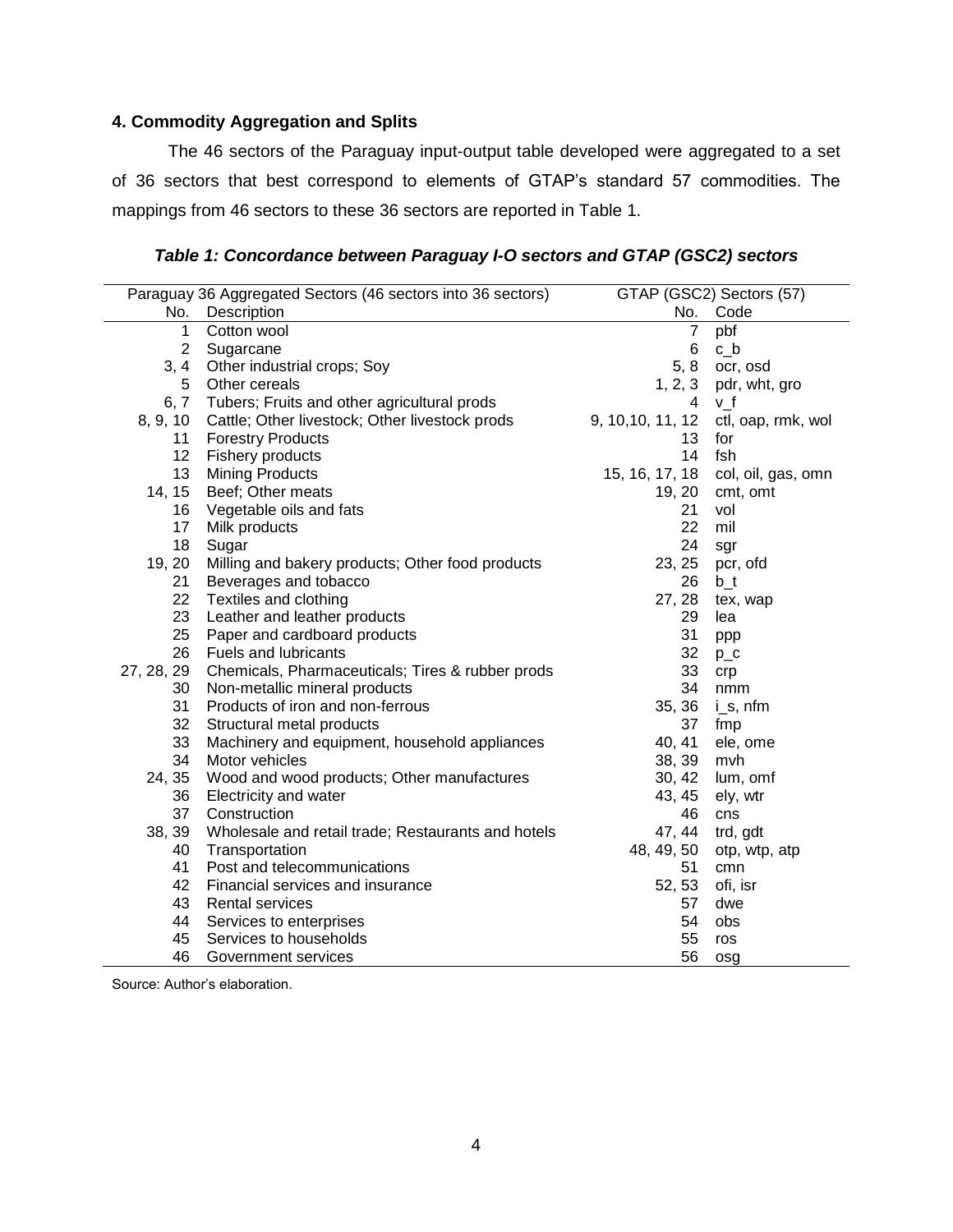#### **5. Input-Output Table Description**

In what follows, some basic statistics that were obtained from the Paraguay input-output table for GTAP are presented. Paraguay GDP reached 70,980,409 million guaraníes in 2009 (see Table 2). In 2009, the government current savings were around 4.3% of GDP and government current consumption was 12.2% of GDP. The Paraguay 2009 input-output table for GTAP reports taxes paid by institutions, commodity sales, activities, and tariffs; total tax revenue reached 15.3% of GDP in 2009 – this figure includes social security receipts.

| Macro Aggregate               | Guaraníes<br>(million) | Share of GDP<br>(percentage) |
|-------------------------------|------------------------|------------------------------|
| Demand                        |                        |                              |
| <b>Private Consumption</b>    | 53,985,590             | 76.1                         |
| Investment                    | 10,684,753             | 15.1                         |
| <b>Stock Change</b>           | 226,745                | 0.3                          |
| <b>Government Consumption</b> | 8,641,801              | 12.2                         |
| Exports                       | 21,672,343             | 30.5                         |
| <b>Total Demand</b>           | 95,211,232             | 134.1                        |
| Supply                        |                        |                              |
| GDP (market prices)           | 70,980,409             | 100.0                        |
| Imports                       | 24,230,823             | 34.1                         |
| <b>Total Supply</b>           | 95,211,232             |                              |

*Table 2: Gross Domestic Product (GDP) structure in Paraguay (2009) (million guaraníes and percent)*

Source: Author's elaboration.

The production and trade structure of Paraguay is presented in Table 3. The first column shows the share of each sector in the total gross value of production. About 33% of total value is agriculture and food processing, and 56% is services, while only 11% corresponds to manufactures (excluding food processing). Regarding exports, 60% comes from agriculture and agroindustry. Some sectors are more export oriented than others. For instance, "Other industrial crops; Soybeans" are exported at a rate of 76% of total production, while at the same time representing a significant share of export revenue (17.8%). For imports, more than 60% are concentrated on manufactured products like Fuels & lubricants, chemicals, pharmaceuticals & rubber products, machinery & equipment and motor vehicles. Almost the same sectors represent a large share (70-90%) of final consumption.

Finally, Table 4 shows the sectoral composition of value-added, and its distribution between labor and capital.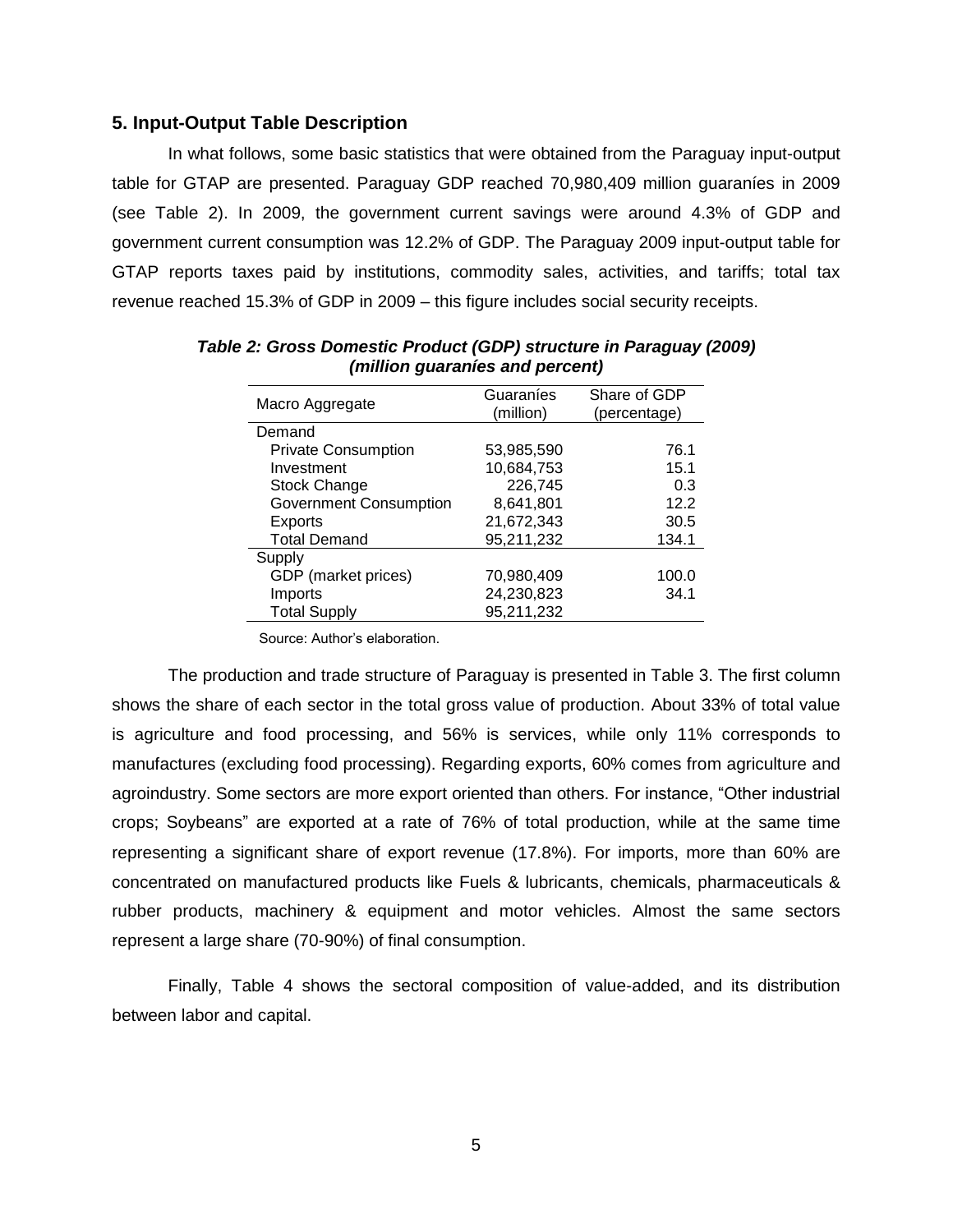|                                          |                        | Exports  |                   | Imports  |             |
|------------------------------------------|------------------------|----------|-------------------|----------|-------------|
|                                          | Share per<br>sector in | Share    | Share of          | Share of | Share of    |
| Sector                                   | total                  | of total | production        | total    | consumption |
|                                          | production             | exports  | per sector        | imports  | per sector  |
|                                          |                        | (% )     | (% )              | (% )     | (%)         |
| Cotton wool                              | 0.3                    | 0.4      | $\overline{27.2}$ | 0.1      | 4.8         |
| Sugarcane                                | 0.3                    | 0.0      | 0.0               | 0.0      | 0.0         |
| Other industrial crops; Soybeans         | 3.8                    | 17.8     | 75.7              | 2.6      | 33.4        |
| Other cereals                            | 2.0                    | 9.1      | 75.4              | 0.5      | 16.4        |
| Tubers; Fruits and other agric. prods    | 2.2                    | 2.0      | 15.1              | 0.6      | 5.5         |
| Cattle; Other livestock products         | 5.4                    | 0.1      | 0.3               | 0.3      | 1.1         |
| <b>Forestry Products</b>                 | 1.0                    | 0.9      | 14.5              | 0.0      | 0.0         |
| Fishery products                         | 0.1                    | 0.0      | 0.3               | 0.1      | 23.2        |
| <b>Mining Products</b>                   | 0.2                    | 0.1      | 10.2              | 0.2      | 22.1        |
| Beef; Other meats                        | 7.9                    | 12.9     | 26.5              | 0.1      | 0.3         |
| Vegetable oils and fats                  | 2.8                    | 13.6     | 78.1              | 0.3      | 7.9         |
| Milk products                            | 0.6                    | 0.1      | 2.5               | 0.2      | 7.3         |
| Sugar                                    | 2.0                    | 1.7      | 13.8              | 4.5      | 30.9        |
| Milling, bakery; Other food products     | 0.7                    | 0.7      | 18.4              | 0.0      | 0.5         |
| Beverages and tobacco                    | 3.7                    | 0.6      | 2.6               | 0.6      | 3.3         |
| Textiles and clothing                    | 2.0                    | 1.3      | 10.8              | 4.1      | 29.8        |
| Leather and leather products             | 0.4                    | 1.3      | 48.3              | 0.3      | 25.4        |
| Paper and cardboard products             | 1.1                    | 0.1      | 1.2               | 3.5      | 34.5        |
| <b>Fuels and lubricants</b>              | 0.0                    | 0.0      | 0.0               | 19.9     | 80.2        |
| Chemicals, pharma.; Rubber prod.         | 1.5                    | 3.0      | 31.7              | 21.0     | 72.3        |
| Non-metallic mineral products            | 1.2                    | 0.2      | 2.1               | 1.8      | 22.3        |
| Products of iron and non-ferrous         | 0.5                    | 0.5      | 14.9              | 2.9      | 51.5        |
| Structural metal products                | 1.3                    | 0.0      | 0.6               | 0.6      | 8.7         |
| Machinery and equipment                  | 0.2                    | 0.4      | 27.9              | 10.4     | 76.8        |
| Motor vehicles                           | 0.2                    | 0.2      | 19.2              | 11.6     | 87.6        |
| Wood and wood prods; Other manuf.        | 2.2                    | 1.4      | 10.5              | 2.2      | 18.8        |
| Electricity and water                    | 1.6                    | 0.5      | 5.2               | 0.0      | 0.0         |
| Construction                             | 7.6                    | 0.0      | 0.0               | 0.0      | 0.0         |
| Wholesale & retail trade; Rest. & hotels | 19.5                   | 4.4      | 3.7               | 2.8      | 2.6         |
| Transportation                           | 5.7                    | 3.5      | 10.1              | 6.8      | 19.4        |
| Post and telecommunications              | 2.7                    | 0.4      | 2.2               | 0.1      | 0.6         |
| Financial services and insurance         | 2.5                    | 0.6      | 3.8               | 1.2      | 7.7         |
| <b>Rental services</b>                   | 0.7                    | 0.0      | 0.0               | 0.0      | 0.0         |
| Services to enterprises                  | 4.1                    | 18.6     | 74.3              | 0.2      | 3.3         |
| Services to households                   | 5.0                    | 0.0      | 0.0               | 0.0      | 0.0         |
| Government services                      | 6.9                    | 3.5      | 8.3               | 0.6      | 1.6         |
| Total                                    | 100.0                  | 100.0    |                   | 100.0    |             |

## *Table 3: Sectoral structure of production and trade in Paraguay (2009) (percent)*

Source: Author's elaboration.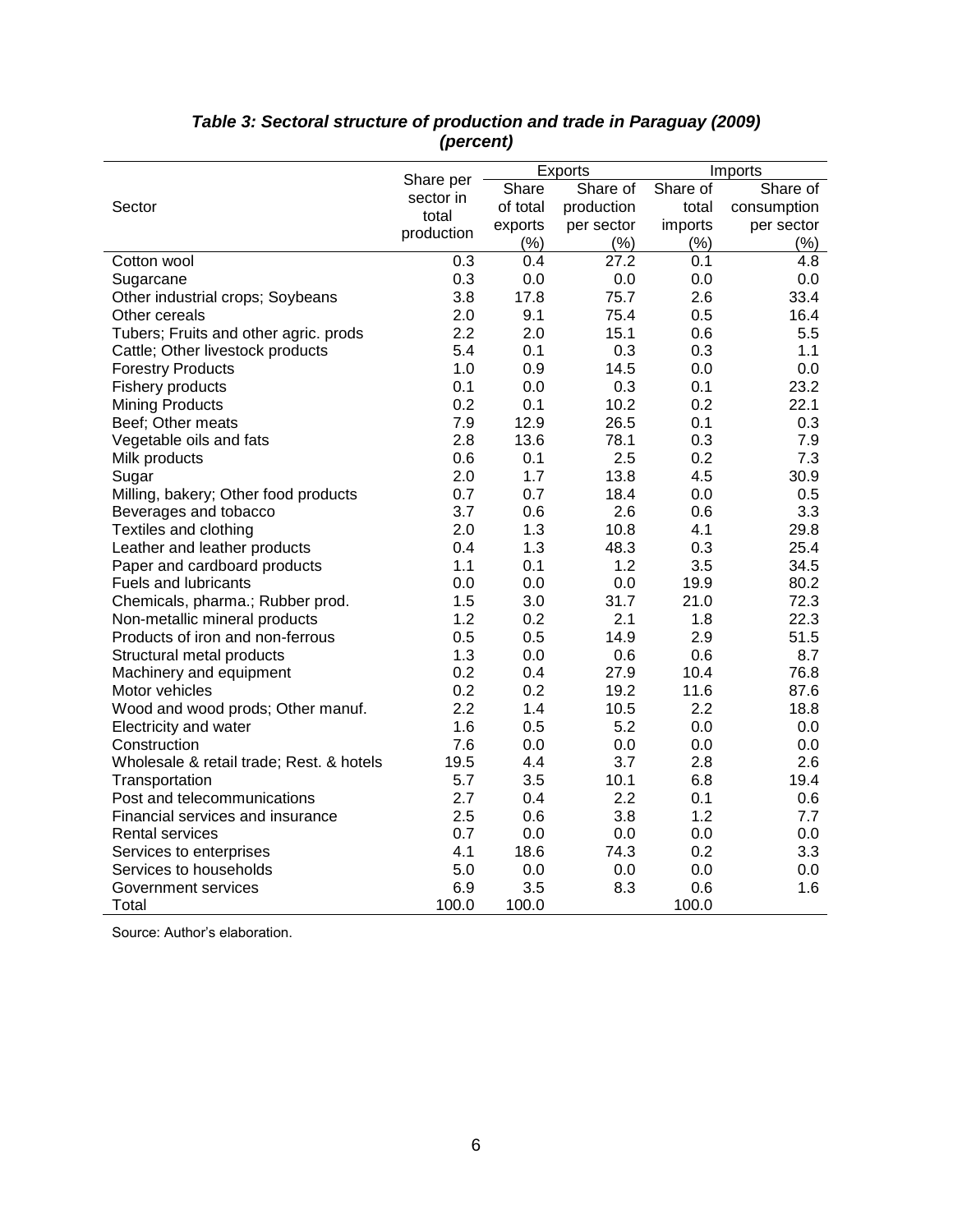|                                          | Share of total  | Share of total value added per |            |       |
|------------------------------------------|-----------------|--------------------------------|------------|-------|
| Sector                                   | value added (%) |                                | sector (%) |       |
|                                          |                 | Labor                          | Capital    | Total |
| Cotton wool                              | 0.4             | 75.1                           | 24.9       | 100   |
| Sugarcane                                | 0.5             | 75.1                           | 24.9       | 100   |
| Other industrial crops; Soy              | 5.9             | 75.1                           | 24.9       | 100   |
| Other cereals                            | 3.0             | 75.1                           | 24.9       | 100   |
| Tubers; Fruits and other agr. Products   | 3.3             | 75.1                           | 24.9       | 100   |
| Cattle; Other livestock products         | 6.4             | 29.3                           | 70.7       | 100   |
| <b>Forestry Products</b>                 | 1.8             | 4.9                            | 95.1       | 100   |
| Fishery products                         | 0.1             | 100.0                          | 0.0        | 100   |
| <b>Mining Products</b>                   | 0.2             | 46.8                           | 53.2       | 100   |
| Beef; Other meats                        | 3.5             | 5.4                            | 94.6       | 100   |
| Vegetable oils and fats                  | 0.4             | 19.0                           | 81.0       | 100   |
| Milk products                            | 0.1             | 45.4                           | 54.6       | 100   |
| Sugar                                    | 0.2             | 61.1                           | 38.9       | 100   |
| Milling, bakery; Other food products     | 0.8             | 53.4                           | 46.6       | 100   |
| Beverages and tobacco                    | 1.9             | 28.7                           | 71.3       | 100   |
| Textiles and clothing                    | 1.3             | 86.7                           | 13.3       | 100   |
| Leather and leather products             | 0.3             | 84.0                           | 16.0       | 100   |
| Paper and cardboard products             | 0.7             | 79.2                           | 20.8       | 100   |
| <b>Fuels and lubricants</b>              | 0.0             | 0.0                            | 0.0        | 100   |
| Chemicals, pharmaceuticals; Rubber prod. | 0.6             | 66.2                           | 33.8       | 100   |
| Non-metallic mineral products            | 1.0             | 46.2                           | 53.8       | 100   |
| Products of iron and non-ferrous         | 0.4             | 65.0                           | 35.0       | 100   |
| Structural metal products                | 0.5             | 76.2                           | 23.8       | 100   |
| Machinery and equipment                  | 0.1             | 76.2                           | 23.8       | 100   |
| Motor vehicles                           | 0.1             | 76.2                           | 23.8       | 100   |
| Wood and wood products; Other manuf.     | 1.3             | 67.9                           | 32.1       | 100   |
| Electricity and water                    | 1.7             | 27.3                           | 72.7       | 100   |
| Construction                             | 7.3             | 66.4                           | 33.6       | 100   |
| Wholesale & retail trade; Rest. & hotels | 4.1             | 73.2                           | 26.8       | 100   |
| Transportation                           | 3.2             | 33.4                           | 66.6       | 100   |
| Post and telecommunications              | 3.5             | 24.5                           | 75.5       | 100   |
| Financial services and insurance         | 1.2             | 0.0                            | 100.0      | 100   |
| <b>Rental services</b>                   | 4.6             | 46.4                           | 53.6       | 100   |
| Services to enterprises                  | 22.6            | 56.8                           | 43.2       | 100   |
| Services to households                   | 6.6             | 79.4                           | 20.6       | 100   |
| Government services                      | 10.3            | 100.0                          | 0.0        | 100   |
| Total                                    | 100.0           |                                |            |       |

# *Table 4: Sectoral composition of value added in Paraguay (2009)*

*(percent)*

Source: Author's elaboration.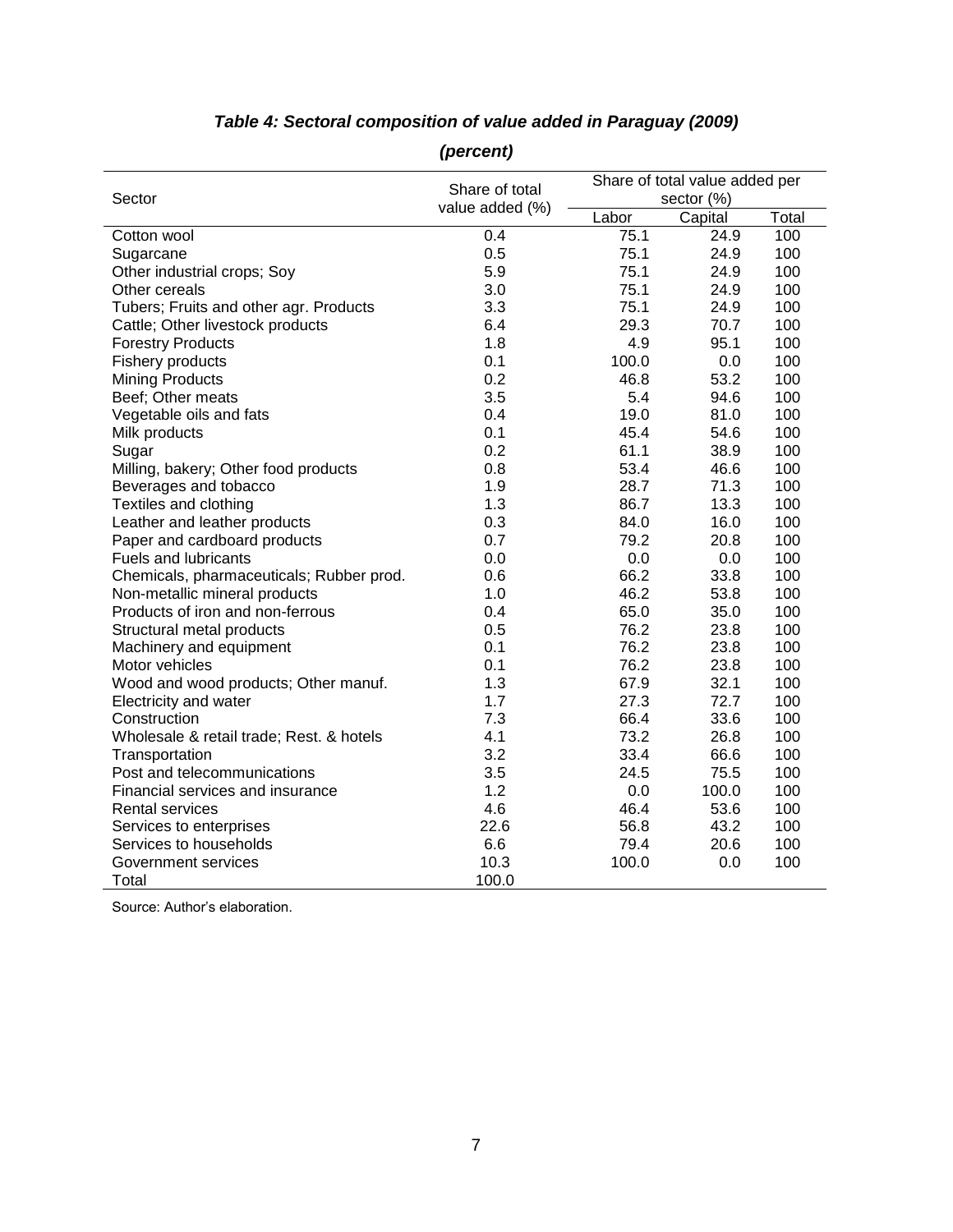#### **References**

- Cicowiez, M. and H. Santander (2015). Construcción de una Matriz de Contabilidad Social para Paraguay para el año 2009. Inter-American Development Bank, Technical Note No. 879 (IDB-TN-879), Washington DC.
- Huff, K., R. McDougall and T. Walmsley (2000). Contributing Input-Output Tables to the GTAP Data Base. GTAP Technical Paper 1. Center for Global Trade Analysis, Purdue University.
- Lofgren, H., M. Cicowiez and C. Díaz-Bonilla (2012). MAMS A Computable General Equilibrium Model for Developing Country Strategy Analysis. In Peter B. Dixon and Dale Jorgenson (eds.). Handbook of Computable General Equilibrium Modeling. Elsevier.
- Ludena, C.E. (2008). Chapter 7.T: Paraguay. In Badri Narayanan G. and Terrie L. Walmsley (editors). Global Trade, Assistance, and Production: The GTAP 7 Data Base. Center for Global Trade Analysis, Purdue University.
- Reinert, K.A. and D.W. Roland-Holst (1997). Social Accounting Matrices. In Joseph F. Francois and Kenneth A. Reinert (eds.). Applied Methods for Trade Policy Analysis: A Handbook. Cambridge University Press.
- Robinson, S., A. Cattaneo, M. El-Said (2001). Updating and Estimating a Social Accounting Matrix Using Cross Entropy Methods. *Economic System Research* 13 (1): 47-64.
- Round, J. (2003). Constructing SAMs for Development Policy Analysis: Lessons Learned and Challenges Ahead. *Economic Systems Research* 15 (2): 161–183.